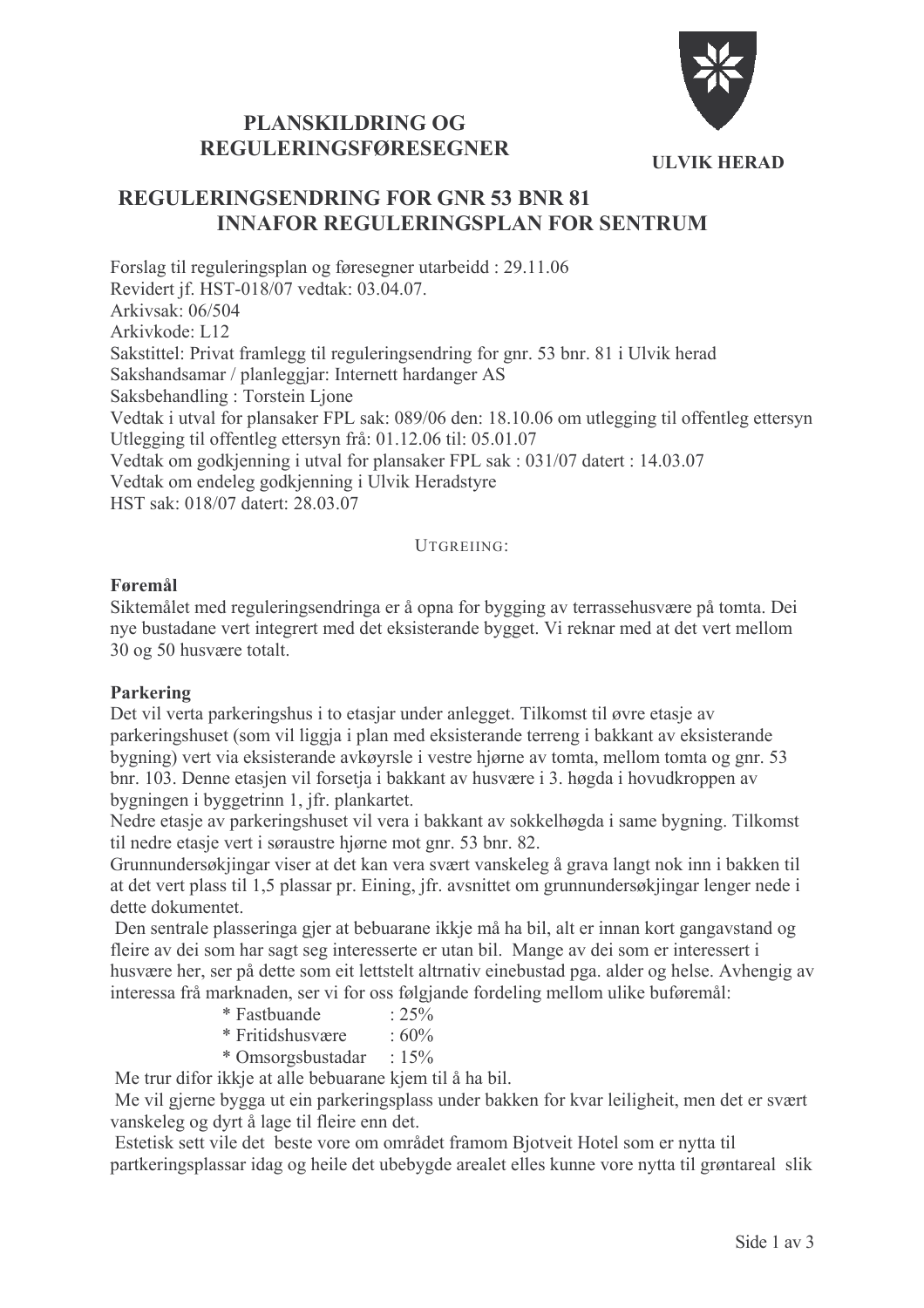at ein unnngår parkerte bilar framom bygget og at gjesteparkering finn stad på den offentleg parkeringsplassen ved kyrkja. I tgråd med dette har me i framlegget til reguleringskart teikna inn området framom bygningskroppane som fellesareal, dvs. ikkje parkeringsplassar.

# Vegutforming

Terrenget der flaggstanga står senkast for å stetta krava til sikt vestover. Avkøyrslene skal utformast slik at dei stettar dei tekniske krava med omsyn til sikt, svingradius og lengeprofil jf vegnormalane.

Adkomsten til parkeringshuset i søraustre hjørne er utforma etter Vegnormalen del B, kap.11,  $fig.11.13.$ 

Parkeringshuset er utforma for privatbilar, typekjøretøy P. Takhøgda er sett til 2.50m

## **Byggelinie**

Det virkar naturleg at framkant av bygget fylgjer byggelinja som er etablert i området frå bygning på 53/103 via eksisterande bygg på tomta og bort til bygg på 53/82 Som vist på reguleingskartet, er det ikkje planlagt å byggja nærare vegen enn dagens situasjon.

## Tal på etasjar

Maksimalt tal etasjer er 7. Uansett vil det ikkje verta bygd over kote 32. Dette for å sikra at utsikta til eksisterande hus ikkje vert forringa.

## Utnyttingsgrad og uteareal

Det er lagt opp til stor grad av utnytting av tomta.

Dette har bakgrunn i at tomta for det meste er skråning som er for bratt til opphaldsareal. Det vert lagt opp til at det vert like mange kvadratmeter med uteareal som det bebygde areaet på tomta, dvs. sum(MUA)=BYA. Sagt på ein annan måte: Utbygginga føre ikkje til tap av uteareal, tvert om vil det verta tilført uteareal.

Stor grad av utnytting er elles i tråd med den fortettinga som er etablert i sentrum, jfr. gnr/bnr 53/75 Brakanestunet og 53/187 Kongressbygget.

#### **Utforming**

Husværa vil verta bygde med livsløpsstandard og stetta tilkomstkrava for rullestolbrukarar i alle etasiane

Her er dei førebelse skissene frå arkitekten:

#### **ENØK**

Det blir lagt opp til alternativ oppvarming for maksimal energiøkonomisering.

#### Grunntilhave

På tomta er det godt drenerande, stabil grusmasse, som har ein rasvinkel på ca. 45 grader. På grunn av at tomta er så bratt, er det vanskeleg å koma veldig langt inn i dagens skråning.

Framlegg til reguleringsføresegner gnr 53, bnr 81 i Ulvik herad: